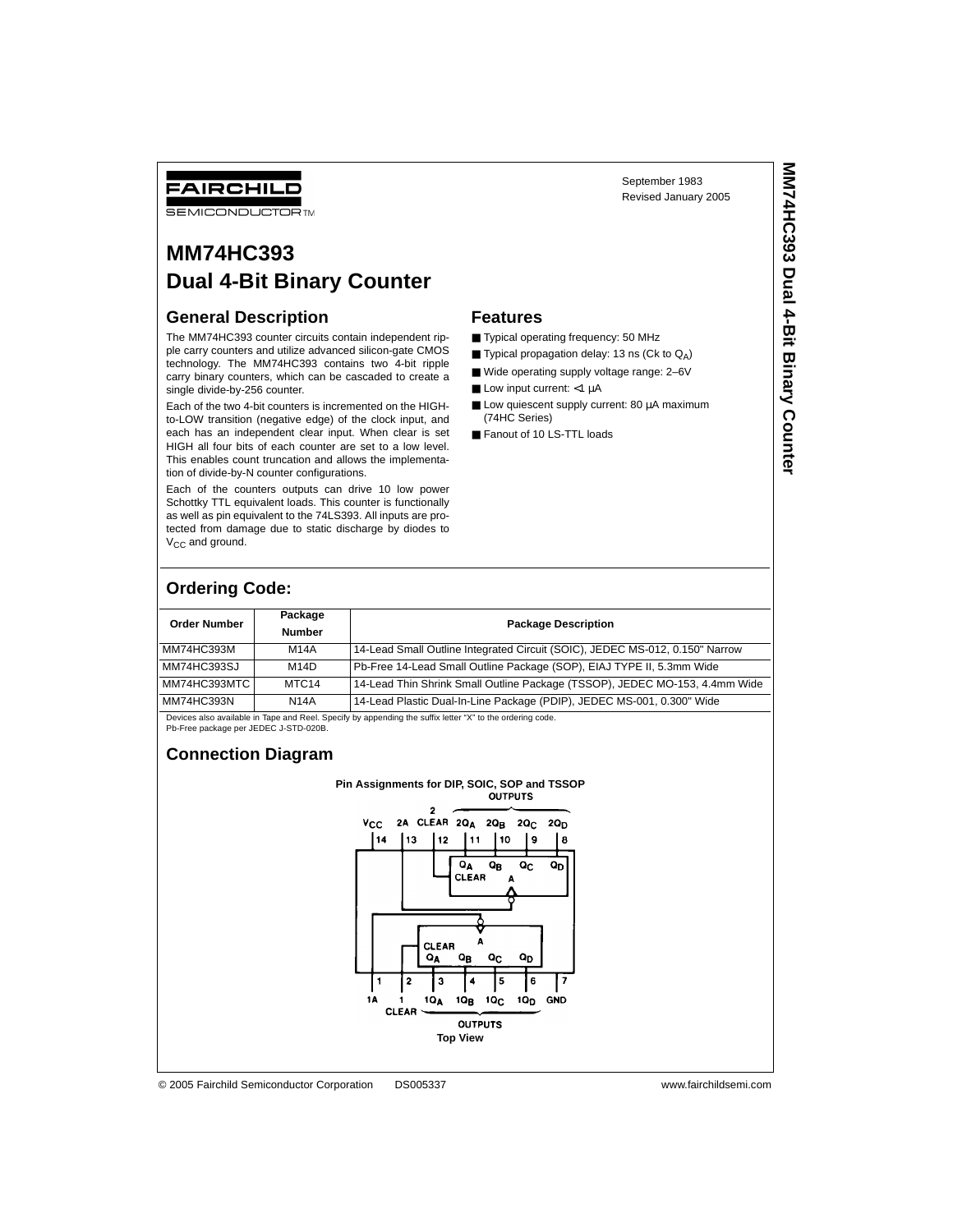## **Absolute Maximum Ratings**

#### (Note 2) (Note 1) Supply Voltage  $(V_{CC})$   $-0.5$  to +7.0V DC Input Voltage  $(V_{1N})$  -1.5 to  $V_{CC}$  +1.5V DC Output Voltage  $(V_{\text{OUT}})$  -0.5 to  $V_{\text{CC}}$  +0.5V Clamp Diode Current  $(I_{\mathsf{IK}}, I_{\mathsf{OK}})$   $\pm 20 \text{ mA}$ DC Output Current, per pin  $(I_{\text{OUT}})$   $\pm 25 \text{ mA}$ DC V<sub>CC</sub> or GND Current, per pin ( $I_{CC}$ )  $\pm$ 50 mA<br>Storage Temperature Range (T<sub>STG</sub>)  $-65^{\circ}$ C to +150<sup>°</sup>C Storage Temperature Range (T<sub>STG</sub>) Power Dissipation (P<sub>D</sub>) (Note 3) 600 mW S.O. Package only 500 mW Lead Temperature  $(T_L)$

## **Recommended Operating Conditions**

|                                                                     | Min   | Max      | <b>Units</b> |  |
|---------------------------------------------------------------------|-------|----------|--------------|--|
| Supply Voltage $(V_{CC})$                                           | 2     | 6        | V            |  |
| DC Input or Output Voltage                                          |       |          |              |  |
| $(V_{IN}, V_{OIII})$                                                | 0     | $V_{CC}$ | V            |  |
| Operating Temperature Range $(T_A)$                                 | $-40$ | $+85$    | °C           |  |
| Input Rise or Fall Times                                            |       |          |              |  |
| $(t_r, t_f)$ $V_{CC} = 2.0V$                                        |       | 1000     | ns           |  |
| $V_{CC} = 4.5V$                                                     |       | 500      | ns           |  |
| $V_{CC} = 6.0V$                                                     |       | 400      | ns           |  |
| Note 1: Absolute Maximum Ratings are those values beyond which dam- |       |          |              |  |

age to the device may occur. **Note 2:** Unless otherwise specified all voltages are referenced to ground.

**Note 3:** Power Dissipation temperature derating — plastic "N" package: –<br>12 mW/°C from 65°C to 85°C.

### **DC Electrical Characteristics** (Note 4)

(Soldering 10 seconds) 260°C

| Symbol          | Parameter          | <b>Conditions</b>                      | $V_{CC}$ | $T_A = 25^{\circ}C$ |                          |      | $T_A = -40$ to 85°C $T_A = -55$ to 125°C | <b>Units</b>   |
|-----------------|--------------------|----------------------------------------|----------|---------------------|--------------------------|------|------------------------------------------|----------------|
|                 |                    |                                        |          | Typ                 | <b>Guaranteed Limits</b> |      |                                          |                |
| $V_{\text{IH}}$ | Minimum HIGH Level |                                        | 2.0V     |                     | 1.5                      | 1.5  | 1.5                                      | $\overline{V}$ |
|                 | Input Voltage      |                                        | 4.5V     |                     | 3.15                     | 3.15 | 3.15                                     | $\vee$         |
|                 |                    |                                        | 6.0V     |                     | 4.2                      | 4.2  | 4.2                                      | $\vee$         |
| $V_{\parallel}$ | Maximum LOW Level  |                                        | 2.0V     |                     | 0.5                      | 0.5  | 0.5                                      | $\vee$         |
|                 | Input Voltage      |                                        | 4.5V     |                     | 1.35                     | 1.35 | 1.35                                     | V              |
|                 |                    |                                        | 6.0V     |                     | 1.8                      | 1.8  | 1.8                                      | V              |
| $V_{OH}$        | Minimum HIGH Level | $V_{IN} = V_{IH}$ or $V_{II}$          |          |                     |                          |      |                                          |                |
|                 | Output Voltage     | $ I_{\text{OUT}}  \leq 20 \mu A$       | 2.0V     | 2.0                 | 1.9                      | 1.9  | 1.9                                      | $\vee$         |
|                 |                    |                                        | 4.5V     | 4.5                 | 4.4                      | 4.4  | 4.4                                      | $\vee$         |
|                 |                    |                                        | 6.0V     | 6.0                 | 5.9                      | 5.9  | 5.9                                      | $\vee$         |
|                 |                    | $V_{IN} = V_{IH}$ or $V_{II}$          |          |                     |                          |      |                                          |                |
|                 |                    | $ I_{\text{OUT}}  \leq 4.0 \text{ mA}$ | 4.5V     | 4.2                 | 3.98                     | 3.84 | 3.7                                      | $\vee$         |
|                 |                    | $ I_{\text{OUT}}  \leq 5.2$ mA         | 6.0V     | 5.7                 | 5.48                     | 5.34 | 5.2                                      | $\vee$         |
| $V_{OL}$        | Maximum LOW Level  | $V_{IN} = V_{IH}$ or $V_{IL}$          |          |                     |                          |      |                                          |                |
|                 | Output Voltage     | $ I_{OUT}  \leq 20 \mu A$              | 2.0V     | 0                   | 0.1                      | 0.1  | 0.1                                      | $\vee$         |
|                 |                    |                                        | 4.5V     | 0                   | 0.1                      | 0.1  | 0.1                                      | $\vee$         |
|                 |                    |                                        | 6.0V     | 0                   | 0.1                      | 0.1  | 0.1                                      | $\vee$         |
|                 |                    | $V_{IN} = V_{IH}$ or $V_{IL}$          |          |                     |                          |      |                                          |                |
|                 |                    | $ I_{OUT}  \leq 4.0$ mA                | 4.5V     | 0.2                 | 0.26                     | 0.33 | 0.4                                      | $\vee$         |
|                 |                    | $ I_{OUT}  \leq 5.2$ mA                | 6.0V     | 0.2                 | 0.26                     | 0.33 | 0.4                                      | $\vee$         |
| $I_{IN}$        | Maximum Input      | $V_{IN} = V_{CC}$ or GND               | 6.0V     |                     | ±0.1                     | ±1.0 | ±1.0                                     | μA             |
|                 | Current            |                                        |          |                     |                          |      |                                          |                |
| $I_{\rm CC}$    | Maximum Quiescent  | $V_{IN} = V_{CC}$ or GND               | 6.0V     |                     | 8.0                      | 80   | 160                                      | μA             |
|                 | Supply Current     | $I_{OUT} = 0 \mu A$                    |          |                     |                          |      |                                          |                |

Note 4: For a power supply of 5V  $\pm$ 10% the worst case output voltages (V<sub>OH</sub>, and V<sub>OL</sub>) occur for HC at 4.5V. Thus the 4.5V values should be used when designing with this supply. Worst case V<sub>IH</sub> and V<sub>IL</sub> occur at V<sub>CC</sub> = 5.5V and 4.5V respectively. (The V<sub>IH</sub> value at 5.5V is 3.85V.) The worst case leakage cur-<br>rent (I<sub>IN</sub>, I<sub>CC</sub>, and I<sub>OZ</sub>) occur for CMOS at the highe

www.fairchildsemi.com 2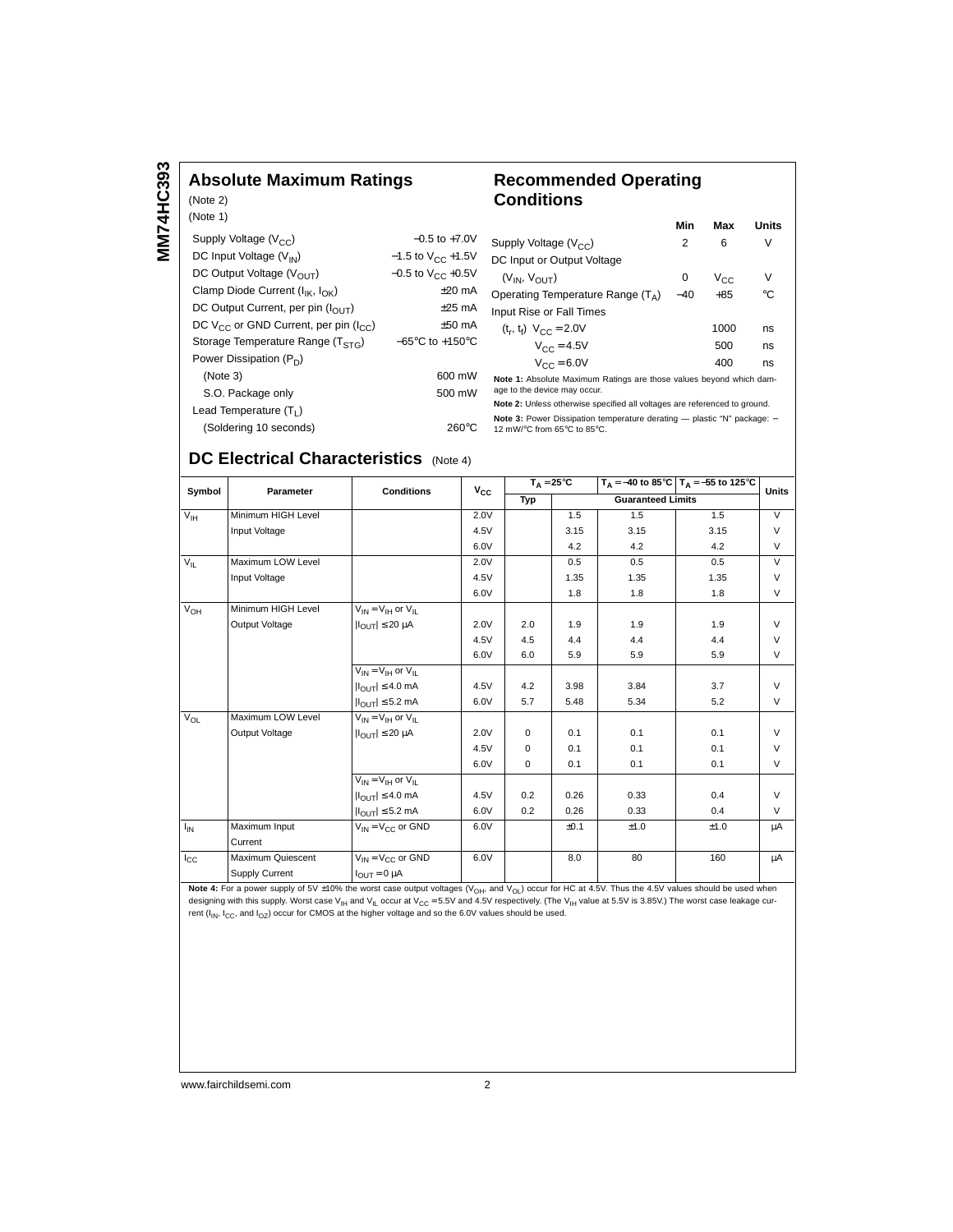| <b>AC Electrical Characteristics</b> |  |
|--------------------------------------|--|
|                                      |  |

| $V_{CC}$ = 5V, T <sub>A</sub> = 25°C, C <sub>1</sub> = 15 pF, t <sub>r</sub> = t <sub>f</sub> = 6 ns |                                                      |                   |      |                     |              |  |
|------------------------------------------------------------------------------------------------------|------------------------------------------------------|-------------------|------|---------------------|--------------|--|
| Symbol                                                                                               | Parameter                                            | <b>Conditions</b> | Typ  | Guaranteed<br>Limit | <b>Units</b> |  |
| f <sub>MAX</sub>                                                                                     | <b>Maximum Operating Frequency</b>                   |                   | 50   | 30                  | <b>MHz</b>   |  |
| t <sub>PHL</sub> , t <sub>PLH</sub>                                                                  | Maximum Propagation Delay, Clock A to QA             |                   | 13   | 20                  | ns           |  |
| t <sub>PHL</sub> , t <sub>PLH</sub>                                                                  | Maximum Propagation Delay, Clock A to Q <sub>B</sub> |                   | 19   | 35                  | ns           |  |
| $t_{\rm PHL}$ , $t_{\rm PLH}$                                                                        | Maximum Propagation Delay, Clock A to Q <sub>C</sub> |                   | 23   | 42                  | ns           |  |
| t <sub>PHL</sub> , t <sub>PLH</sub>                                                                  | Maximum Propagation Delay, Clock A to Q <sub>D</sub> |                   | 27   | 50                  | ns           |  |
| t <sub>PHL</sub>                                                                                     | Maximum Propagation Delay, Clear to any<br>Q         |                   | 15   | 28                  | ns           |  |
| t <sub>REM</sub>                                                                                     | Minimum Removal Time                                 |                   | $-2$ | 5                   | ns           |  |
| $t_{\rm W}$                                                                                          | Minimum Pulse Width Clear or Clock                   |                   | 10   | 16                  | ns           |  |

## **AC Electrical Characteristics**

|  | $C_L = 50$ pF, $t_r = t_f = 6$ ns (unless otherwise specified) |
|--|----------------------------------------------------------------|
|--|----------------------------------------------------------------|

| Symbol                              | Parameter                                               | <b>Conditions</b> | $V_{CC}$ | $T_A = 25^{\circ}C$ |      |                          | $T_A = -40$ to 85°C $T_A = -55$ to 125°C | Units |
|-------------------------------------|---------------------------------------------------------|-------------------|----------|---------------------|------|--------------------------|------------------------------------------|-------|
|                                     |                                                         |                   |          | Typ                 |      | <b>Guaranteed Limits</b> |                                          |       |
| $f_{MAX}$                           | Maximum Operating                                       |                   | 2.0V     |                     | 5    | 4                        | 3                                        |       |
|                                     | Frequency                                               |                   | 4.5V     |                     | 27   | 21                       | 18                                       | MHz   |
|                                     |                                                         |                   | 6.0V     |                     | 31   | 24                       | 20                                       | MHz   |
| $t_{\rm PHL}$ , $t_{\rm PLH}$       | Maximum Propagation                                     |                   | 2.0V     | 45                  | 120  | 150                      | 180                                      | ns    |
|                                     | Delay Clock A to QA                                     |                   | 4.5V     | 15                  | 24   | 30                       | 35                                       | ns    |
|                                     |                                                         |                   | 6.0V     | 13                  | 21   | 26                       | 31                                       | ns    |
| t <sub>PHL</sub> , t <sub>PLH</sub> | Maximum Propagation                                     |                   | 2.0V     | 68                  | 190  | 240                      | 285                                      | ns    |
|                                     | Delay Clock A to Q <sub>B</sub>                         |                   | 4.5V     | 23                  | 38   | 47                       | 57                                       | ns    |
|                                     |                                                         |                   | 6.0V     | 20                  | 32   | 40                       | 48                                       | ns    |
|                                     | t <sub>PHL</sub> , t <sub>PLH</sub> Maximum Propagation |                   | 2.0V     | 90                  | 240  | 300                      | 360                                      | ns    |
|                                     | Delay Clock A to Q <sub>C</sub>                         |                   | 4.5V     | 30                  | 48   | 60                       | 72                                       | ns    |
|                                     |                                                         |                   | 6.0V     | 26                  | 41   | 51                       | 61                                       | ns    |
| t <sub>PHL</sub> , t <sub>PLH</sub> | Maximum Propagation Delay                               |                   | 2.0V     | 100                 | 290  | 360                      | 430                                      | ns    |
|                                     | Clock to $Q_D$                                          |                   | 4.5V     | 35                  | 58   | 72                       | 87                                       | ns    |
|                                     |                                                         |                   | 6.0V     | 30                  | 50   | 62                       | 75                                       | ns    |
| $t_{\sf PHL}$                       | Maximum Propagation                                     |                   | 2.0V     | 54                  | 165  | 210                      | 250                                      | ns    |
|                                     | Delay Clear to any Q                                    |                   | 4.5V     | 18                  | 33   | 41                       | 49                                       | ns    |
|                                     |                                                         |                   | 6.0V     | 15                  | 28   | 35                       | 42                                       | ns    |
| t <sub>REM</sub>                    | Minimum Clear                                           |                   | 2.0V     |                     | 25   | 25                       | 25                                       | ns    |
|                                     | Removal Time                                            |                   | 4.5V     |                     | 5    | 5                        | 5                                        | ns    |
|                                     |                                                         |                   | 6.0V     |                     | 5    | 5                        | 5                                        | ns    |
| $t_{W}$                             | Minimum Pulse Width                                     |                   | 2.0V     | 30                  | 80   | 100                      | 120                                      | ns    |
|                                     | Clear or Clock                                          |                   | 4.5V     | 10                  | 16   | 20                       | 24                                       | ns    |
|                                     |                                                         |                   | 6.0V     | 9                   | 14   | 18                       | 20                                       | ns    |
| $t_{\text{THL}}$ , $t_{\text{TLH}}$ | Maximum Output                                          |                   | 2.0V     | 30                  | 75   | 95                       | 110                                      | ns    |
|                                     | Rise and Fall Time                                      |                   | 4.5V     | 8                   | 15   | 19                       | 22                                       | ns    |
|                                     |                                                         |                   | 6.0V     | $\overline{7}$      | 13   | 16                       | 19                                       | ns    |
| $t_r$ , $t_f$                       | Maximum Input                                           |                   |          |                     | 1000 | 1000                     | 1000                                     | ns    |
|                                     | Rise and Fall Time                                      |                   |          |                     | 500  | 500                      | 500                                      | ns    |
|                                     |                                                         |                   |          |                     | 400  | 400                      | 400                                      | ns    |
| $C_{PD}$                            | Power Dissipation                                       | (per counter)     |          | 42                  |      |                          |                                          | pF    |
|                                     | Capacitance (Note 5)                                    |                   |          |                     |      |                          |                                          |       |
| $C_{IN}$                            | Maximum Input Capacitance                               |                   |          | 5                   | 10   | 10                       | 10                                       | pF    |

**Note 5:** C<sub>PD</sub> determines the no load dynamic power consumption, P<sub>D</sub> = C<sub>PD</sub> V<sub>CC</sub><sup>2</sup>f + I<sub>CC</sub> V<sub>CC</sub>, and the no load dynamic current consumption,  $I_S = C_{PD}$   $V_{CC}f + I_{CC}$ .

3 www.fairchildsemi.com

**MM74HC393 MM74HC393**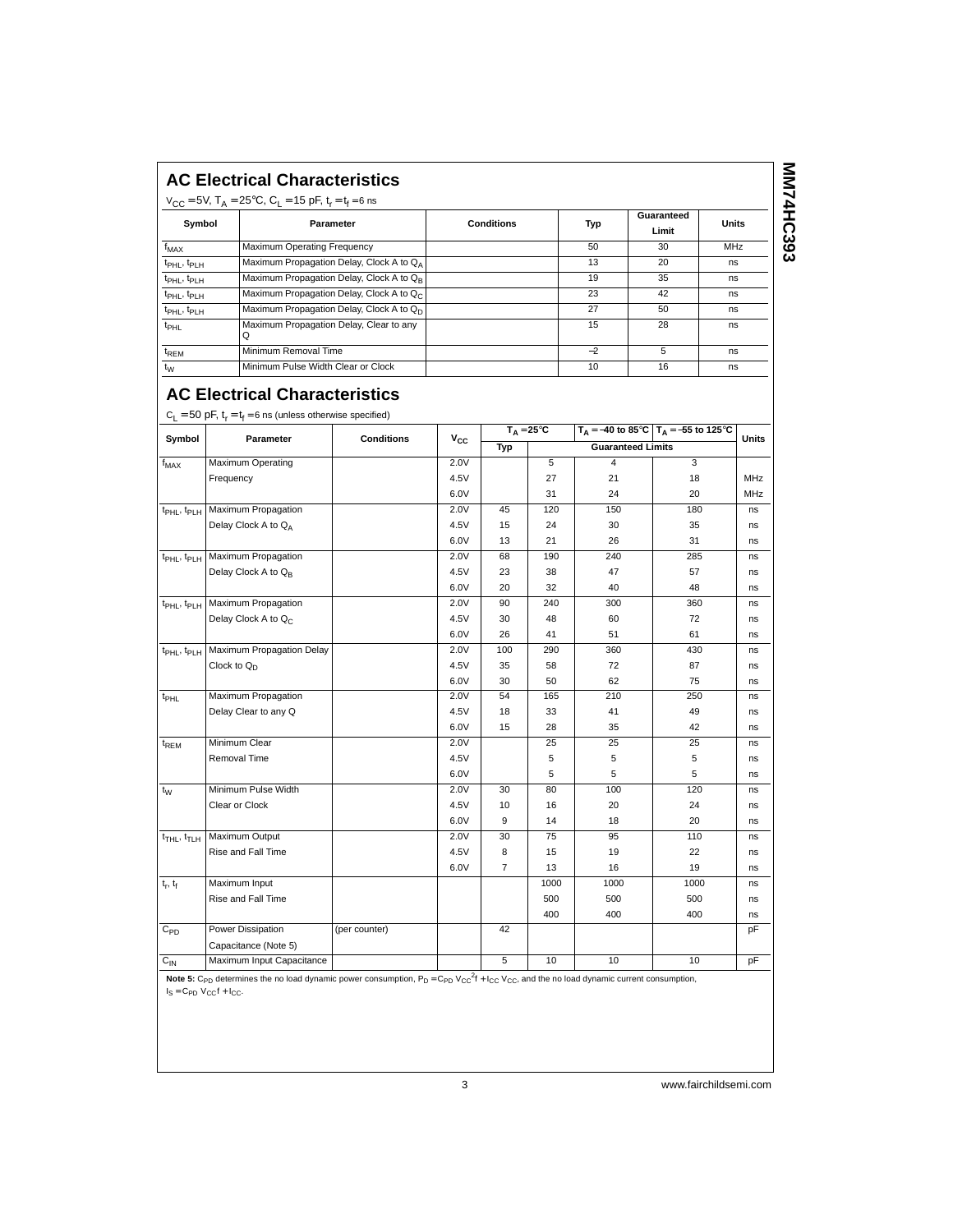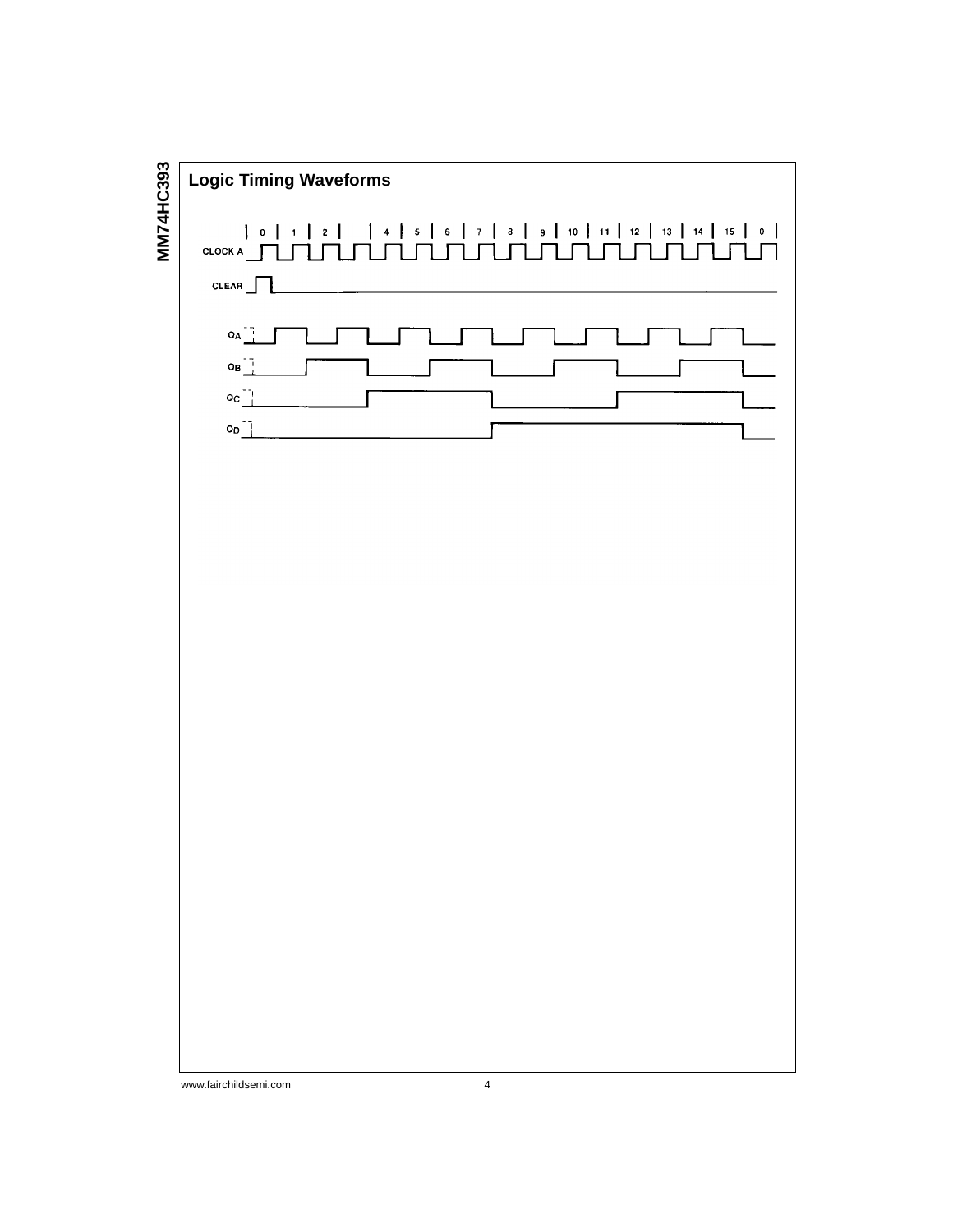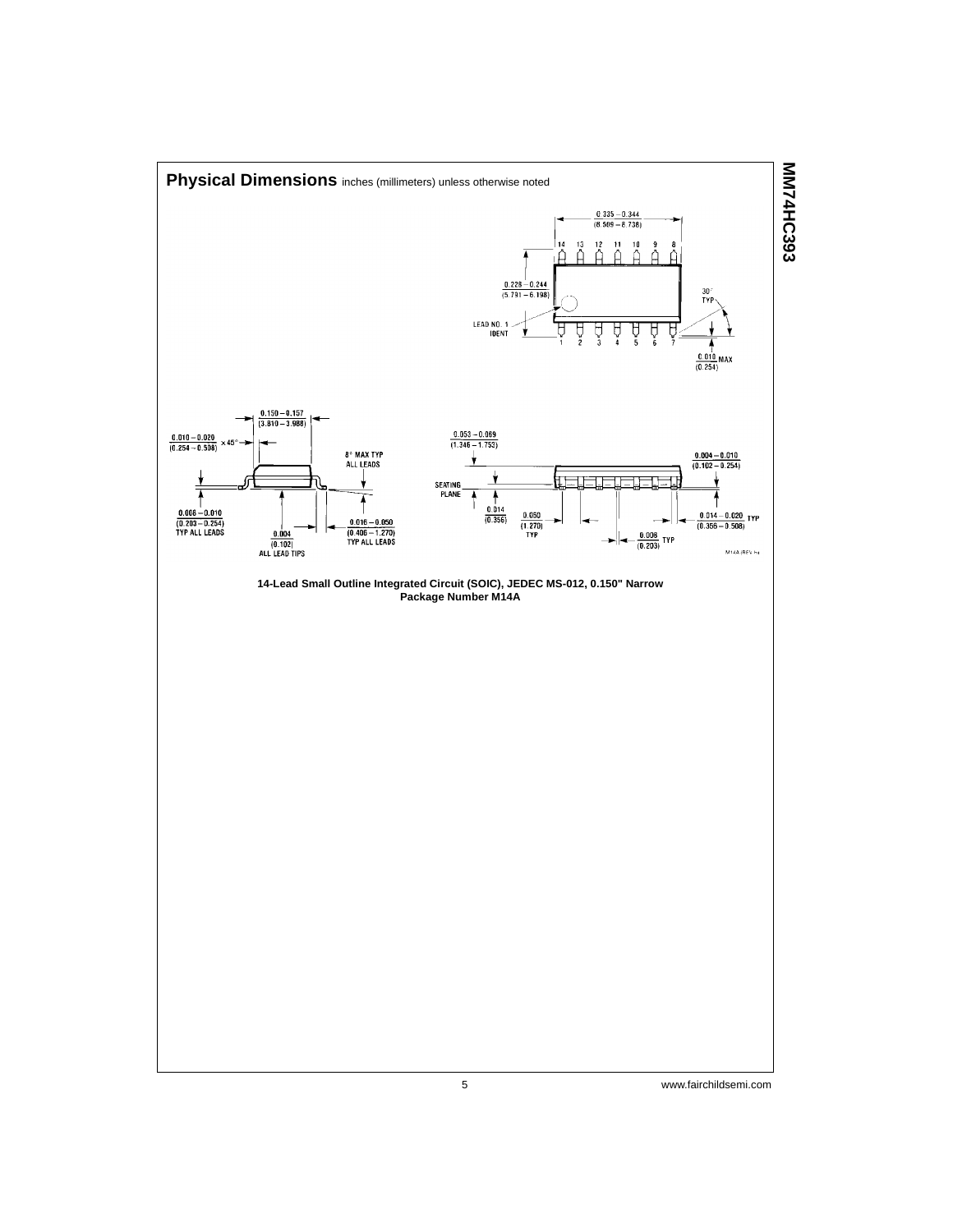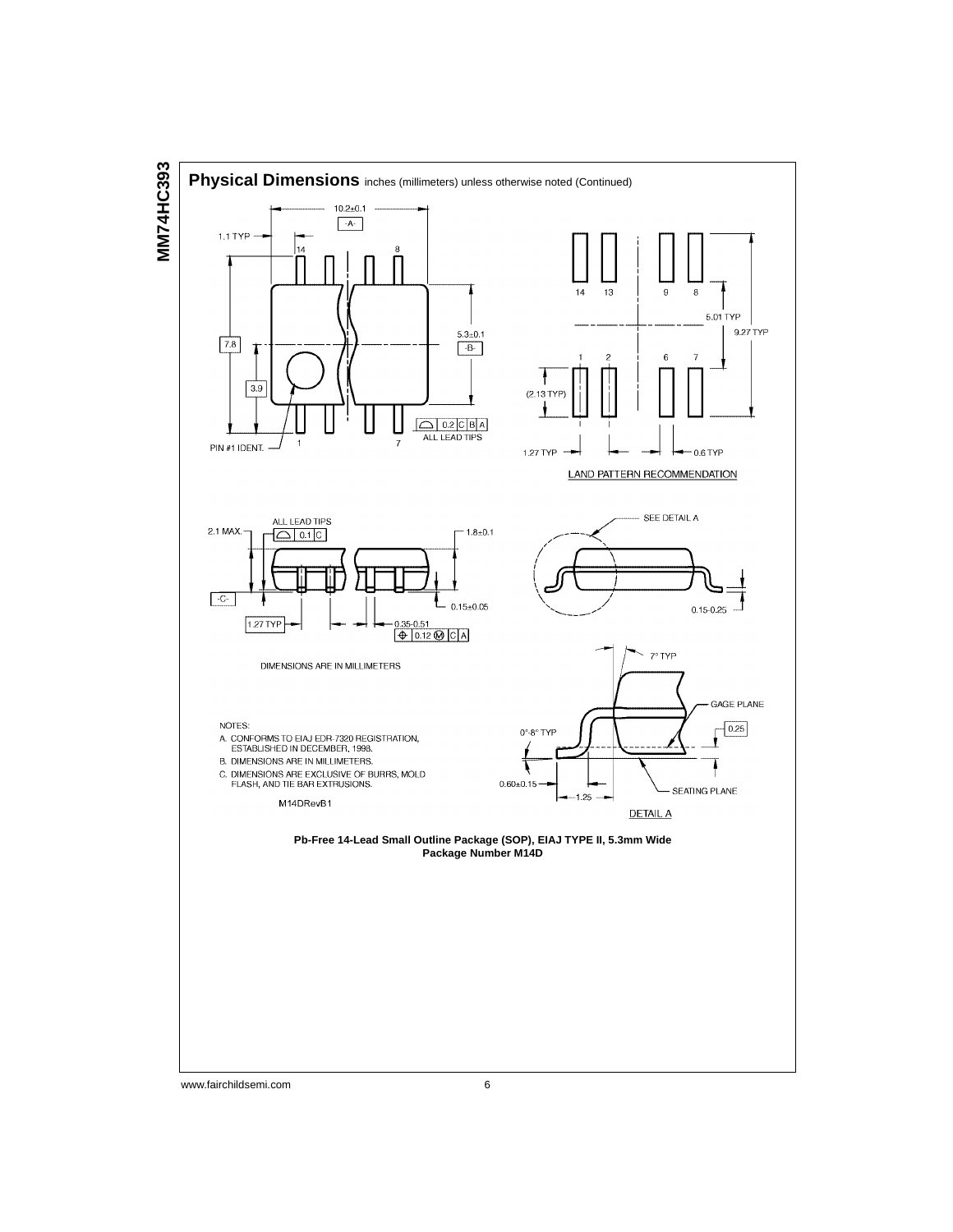

7 www.fairchildsemi.com